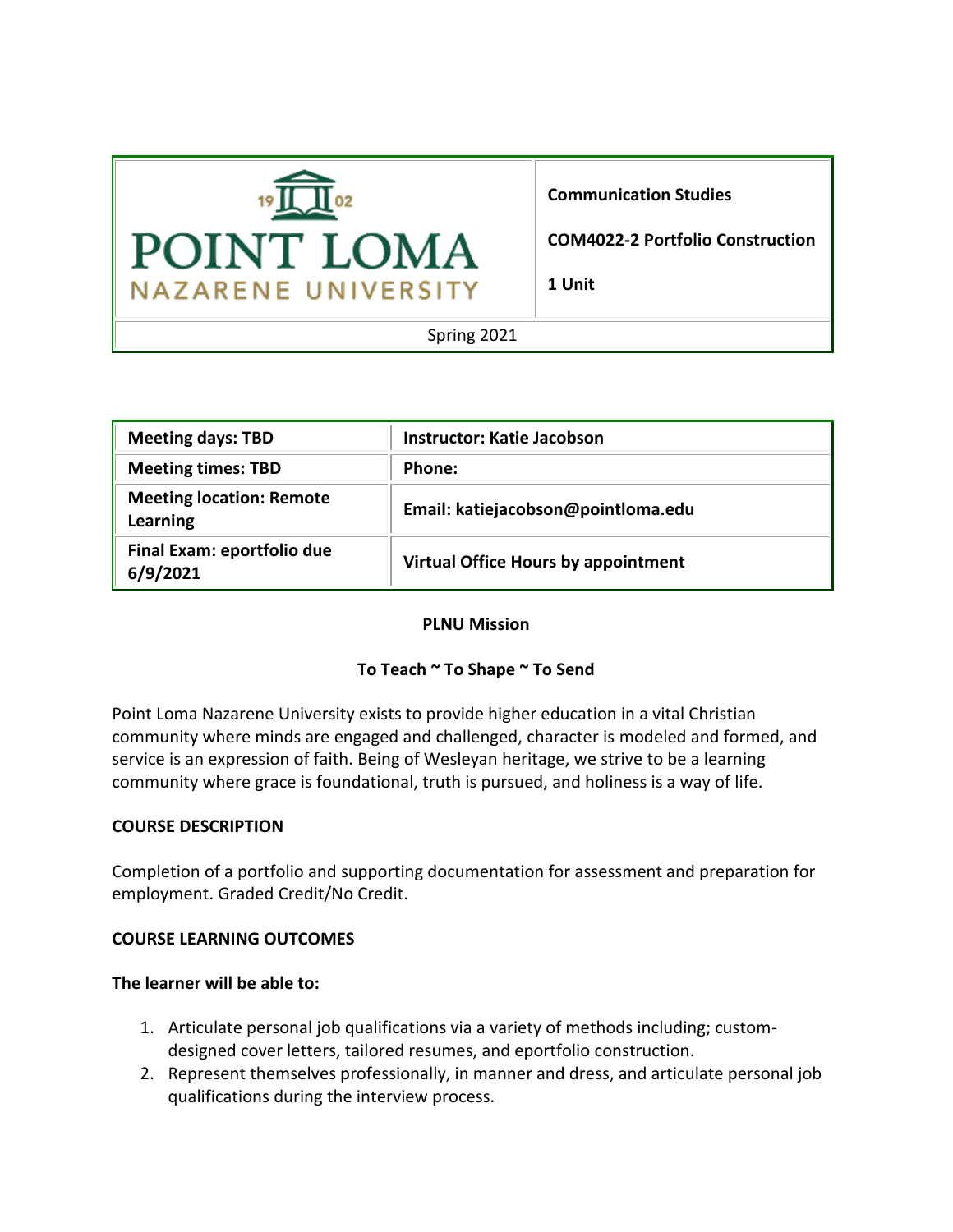# **REQUIRED TEXTS AND RECOMMENDED STUDY RESOURCES**

**Portfolium -** This tool will be used to build your eportfolio. Directions for getting an account will be included in the course.

**CableFax** - Provides news on up-to-the minute happenings involving cable and programming. <https://www.cablefax.com/>

**Cynopsis Media** - is the publisher of six free trade publications for the television, media, digital, and sports TV industries.<https://www.cynopsis.com/>

**Folio** - provides publishers with the strategies, news and emerging trends for audience engagement and revenue growth[. https://www.foliomag.com/](https://www.foliomag.com/)

**PRNews** - focuses on honing and growing PR and marketing professionals' skills in social media, crisis management, digital PR, measurement, employee relations, media training. <https://www.prnewsonline.com/>

### **COURSE CREDIT HOUR INFORMATION**

In the interest of providing sufficient time to accomplish the stated Course Learning Outcomes, this class meets the PLNU credit hour policy for a 1 unit class delivered over 15 weeks. Specific details about how the class meets the credit hour requirement can be provided upon request. (Based on 37.5 hours of student engagement per credit hour.)

| <b>Distribution of Student Learning Hours</b>  |                                  |  |
|------------------------------------------------|----------------------------------|--|
| Category                                       | <b>Time Expectation in Hours</b> |  |
| Reading, Research and Written Assignments      | 15                               |  |
| Consultations/Progress Reports                 | 5                                |  |
| Practice Interview and ePortfolio Construction | 20                               |  |
| <b>Total Hours</b>                             | 40                               |  |

### **COURSE ASSIGNMENTS**

**Online Discussions:** Participation in discussion board forums is intended to promote collaboration between students and provide each other valuable feedback. These online conversations will be based primarily on related assigned readings or requirements in the ePortfolio. As a guideline, plan to contribute at least two substantive posts during active discussions. A substantive post contains material related to the topic, and/or extends learning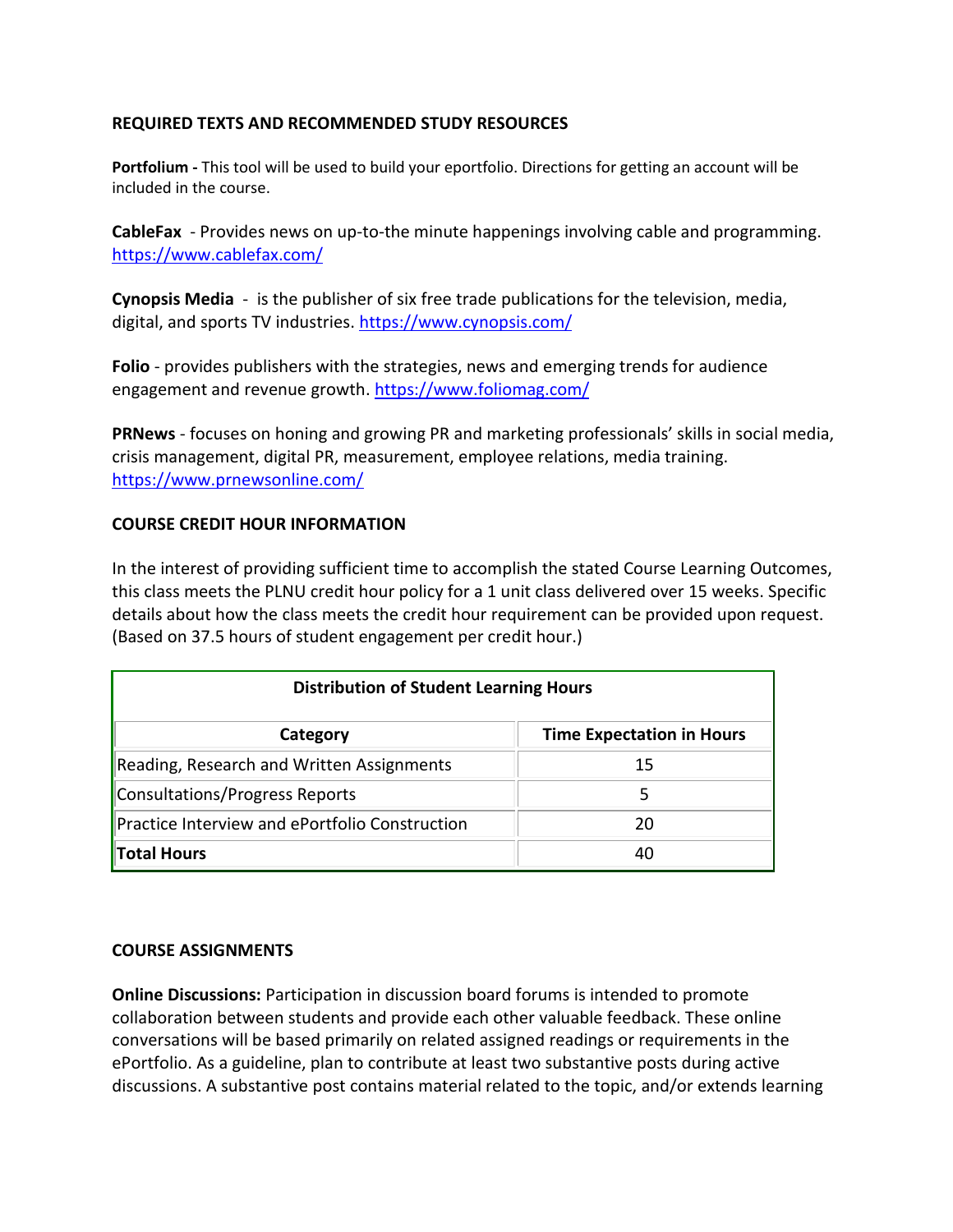in a meaningful way. It is expected that you read all posts in each discussion board forum. **Discussions represent 15% of the overall course grade.**

**Assignments** are created throughout the course in order for you to submit rough drafts of the required items in the ePortfolio, receive feedback from me, and revise as necessary before submitting the final draft in Portfolium. **Assignments represent 15% of the overall course grade.**

**Consultations** are one-on-one meetings with your instructors as needed to provide you with personalized feedback and help during the construction of your ePortfolio. Consultations and the progress reports aligned to your work will help track your progress and give you an opportunity to reflect on your learning. **Consultations and Progress Reports represent 10% of the overall course grade.**

**The Final Project** includes a fully developed ePortfolio in Portfolium. **The Final Project represents 60% of the overall course grade.**

# **ASSESSMENT AND GRADING**

I will make every effort to provide feedback and grades on your assignments within 48 hours of submission.

The graded components in this course are weighted, however, your final grade in the course will be credit/no credit and you must earn 75% or better to receive credit.

Final grades will be posted within one week of the end of the class.

### **STATE AUTHORIZATION**

State authorization is a formal determination by a state that Point Loma Nazarene University is approved to conduct activities regulated by that state. In certain states outside California, Point Loma Nazarene University is not authorized to enroll online (distance education) students. If a student moves to another state after admission to the program and/or enrollment in an online course, continuation within the program and/or course will depend on whether Point Loma Nazarene University is authorized to offer distance education courses in that state. It is the student's responsibility to notify the institution of any change in his or her physical location. Refer to the map on [State Authorization](https://www.pointloma.edu/offices/office-institutional-effectiveness-research/disclosures) to view which states allow online (distance education) outside of California.

# **INCOMPLETES AND LATE ASSIGNMENTS**

All assignments are to be submitted/turned in by the due date indicated in Canvas. Incompletes will only be assigned in extremely unusual circumstances.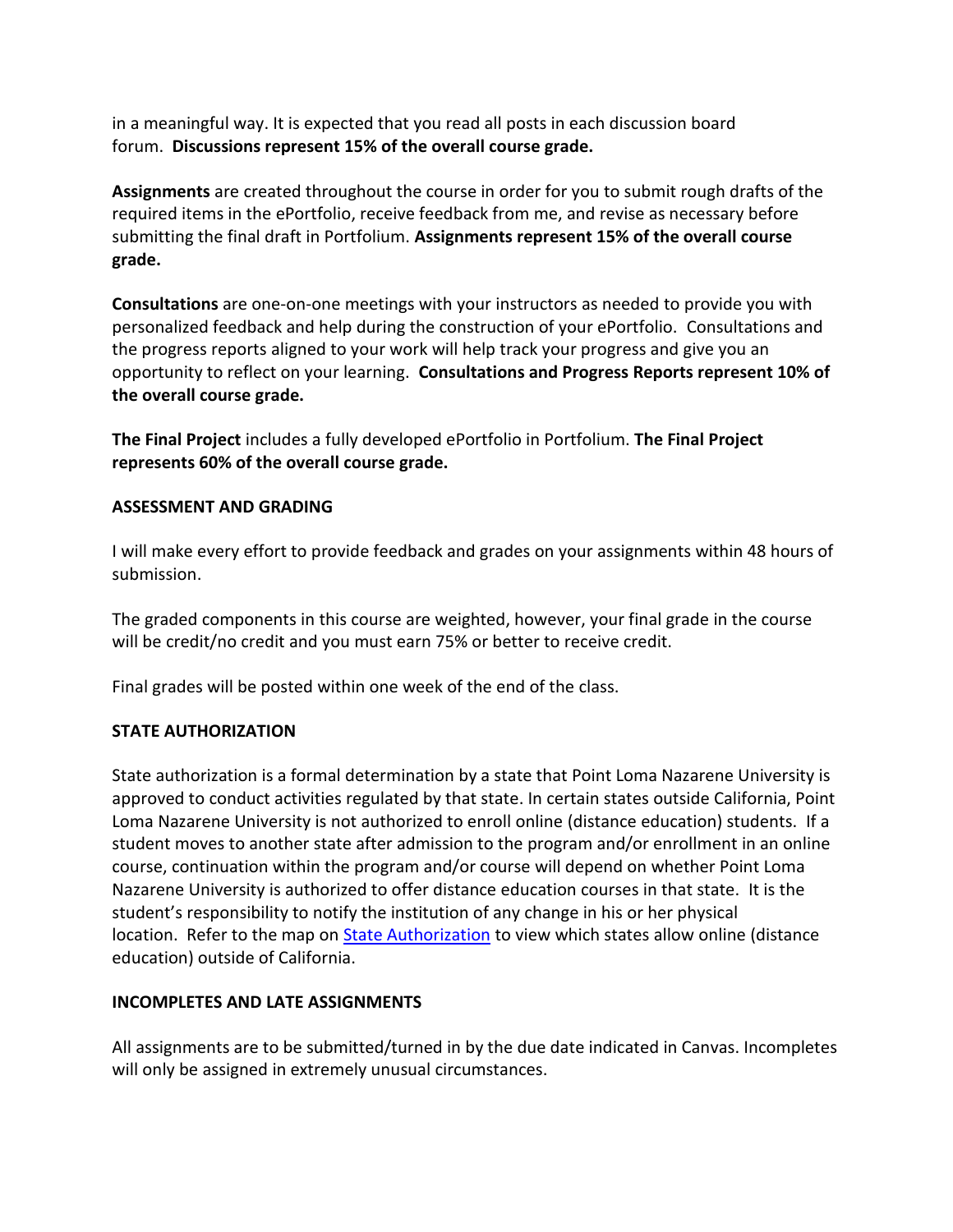# **PLNU COPYRIGHT POLICY**

Point Loma Nazarene University, as a non-profit educational institution, is entitled by law to use materials protected by the US Copyright Act for classroom education. Any use of those materials outside the class may violate the law.

### **PLNU ACADEMIC HONESTY POLICY**

Students should demonstrate academic honesty by doing original work and by giving appropriate credit to the ideas of others. Academic dishonesty is the act of presenting information, ideas, and/or concepts as one's own when in reality they are the results of another person's creativity and effort. A faculty member who believes a situation involving academic dishonesty has been detected may assign a failing grade for that assignment or examination, or, depending on the seriousness of the offense, for the course. Faculty should follow and students may appeal using the procedure in the university Catalog. See [Academic Policies](http://catalog.pointloma.edu/content.php?catoid=18&navoid=1278) for definitions of kinds of academic dishonesty and for further policy information.

# **PLNU ACADEMIC ACCOMMODATIONS POLICY**

While all students are expected to meet the minimum standards for completion of this course as established by the instructor, students with disabilities may require academic adjustments, modifications or auxiliary aids/services. At Point Loma Nazarene University (PLNU), these students are requested to register with the Disability Resource Center (DRC), located in the Bond Academic Center. [\(DRC@pointloma.edu](mailto:DRC@pointloma.edu) or 619-849-2486). The DRC's policies and procedures for assisting such students in the development of an appropriate academic adjustment plan (AP) allows PLNU to comply with Section 504 of the Rehabilitation Act and the Americans with Disabilities Act. Section 504 (a) prohibits discrimination against students with special needs and guarantees all qualified students equal access to and benefits of PLNU programs and activities. After the student files the required documentation, the DRC, in conjunction with the student, will develop an AP to meet that student's specific learning needs. The DRC will thereafter email the student's AP to all faculty who teach courses in which the student is enrolled each semester. The AP must be implemented in all such courses.

If students do not wish to avail themselves of some or all of the elements of their AP in a particular course, it is the responsibility of those students to notify their professor in that course. PLNU highly recommends that DRC students speak with their professors during the first two weeks of each semester about the applicability of their AP in that particular course and/or if they do not desire to take advantage of some or all of the elements of their AP in that course.

# **PLNU ATTENDANCE AND PARTICIPATION POLICY**

Regular and punctual attendance at all synchronous class sessions is considered essential to optimum academic achievement. If the student is absent for more than 10 percent of class sessions (virtual or face-to-face), the faculty member will issue a written warning of de